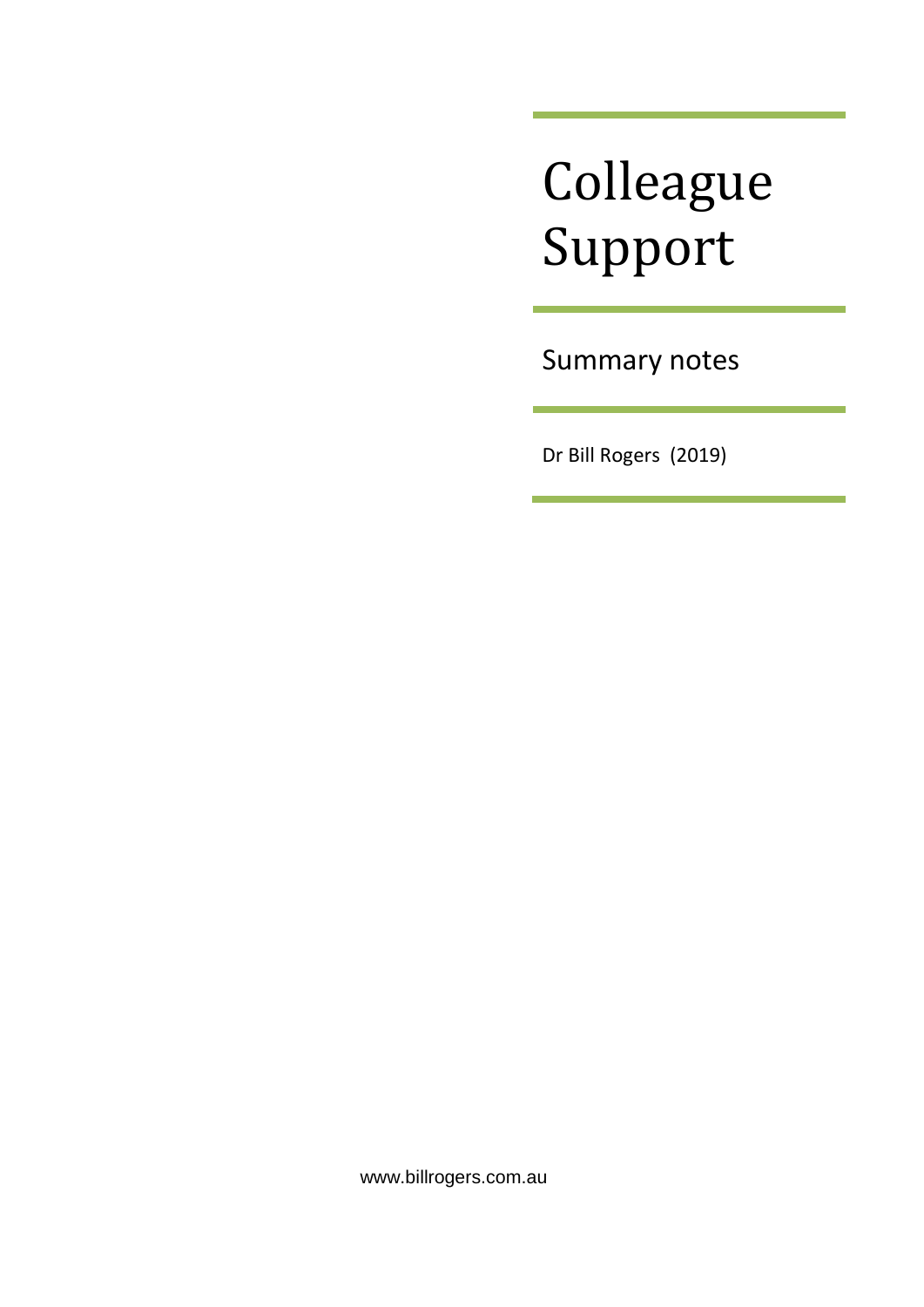# Colleague Support : Making a Difference

Teaching can sometimes be a 'lonely' profession. We teach in a smallish room, with 25 – 30 'minors' six periods a day, day after day, week after week ...

When the 'breaks' come we rush off for a tea or coffee, or 'yard duty'\* or – perhaps – another meeting. For the better part of the day we are – effectively – cut off from our adult peers; the very people whose support can make a difference to our professional and personal coping. Fullan and Hargreaves (1991) have described teaching as the 'lonely profession'. Rudduck (1991) has noted "…education is among the last vocations where it is still legitimate to work by yourself in a space that is secure against invaders." (p 31) Overstated? There is still some truth in these words. There are some teachers who view the in-class support of another teacher (even a T.A. coming in to give support!) as a kind of 'invasion' of their professional place/space ... (See Rogers, 2002).

We do work 'alone', though (hopefully) not as one who is 'lonely'. We come together – as teachers – through a professional connection. We arrive at a school largely by Education Department 'selection'; it is not always our 'chosen school'. We obviously can't always choose who we will work alongside and with; yet we will spend a third of our waking/working day with our colleagues. We have to make it work for our individual, and shared responsibilities. We have to make collegiality work for why we chose our profession in the first place and also for our wellbeing and morale in the *normal* stresses, strains and challenges of our profession.

There is significant and substantial research to demonstrate that the kind of (and degree of) colleague support available in a school is a critical factor in personal and social coping; in managing normative stress; giving assurance to our professional role; giving support in behaviour and discipline concerns and enabling our wellbeing to do our work as teachers. (Rogers, 2002 and 2012).

In research conducted on colleague support I have noticed that schools have varying *degrees of 'consciousness*' about colleague support. (Rogers, 2002). In some schools colleague support is incidental, *ad hoc*; dependent on particular dyadic opportunity from those one or two

Playground supervision to my UK colleagues. In Australian schools all teachers do playground supervision, lunch and wetday supervision, before and after school supervision ... We do not have 'mid-day supervisors'.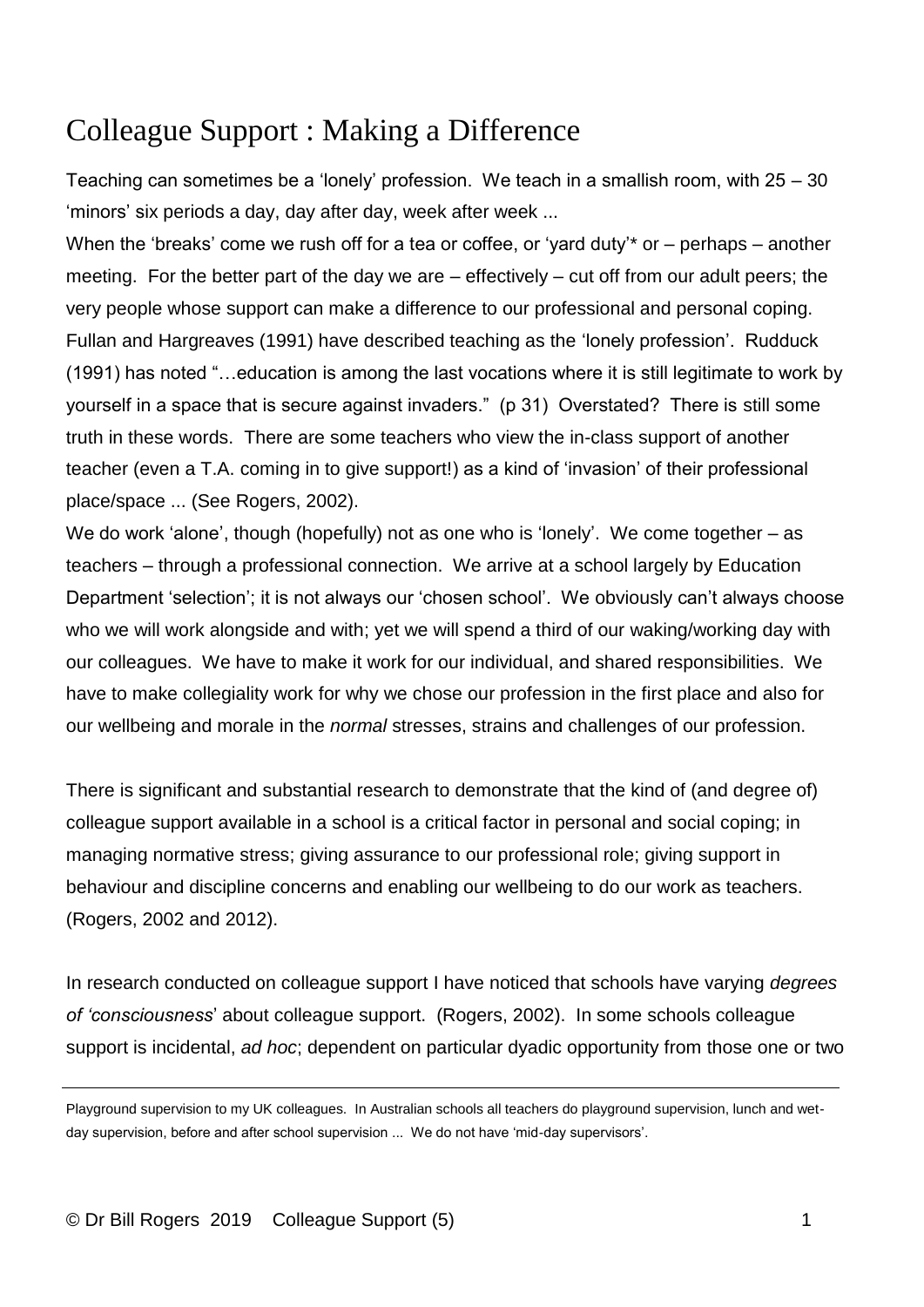colleagues you trust .... In schools with a 'low consciousness' of colleague support senior staff may be unaware of the need to *consciously* occasion and 'factor-in' 'opportunities' that specifically address the *espoused* needs of staff for support.

By 'espoused' needs I mean that the senior staff will genuinely discuss with colleagues *their concerns and issues that directly affect them in their day-to-day teaching and behaviour management.*



*Form follows function* in colleague support; the function of colleague support is the meeting of staff needs – as much as humanly and reasonably possible their needs as a person, as a professional and a member of a collegial community. We all have fundamental human needs to feel valued, affirmed and to belong; we also have a need to be treated as a professional and supported as a professional. When schools create – *and enable* – 'forms', 'processes', 'plans and 'policies', such 'forms' can provide some 'structure' to both the moral and professional support we all value in our workplace.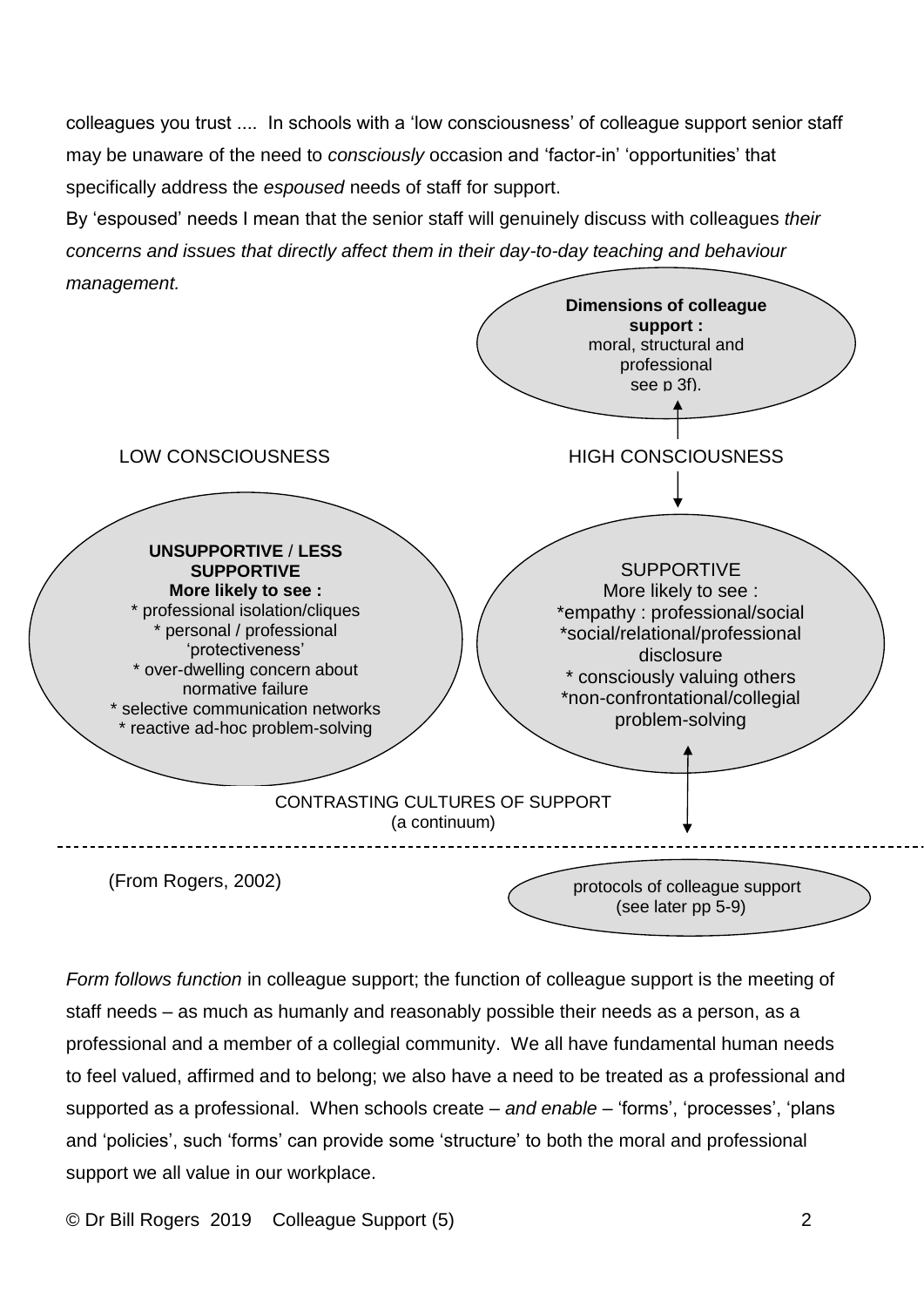If staff are genuinely consulted and involved in the development of these 'forms', staff feel both valued and supported; they believe their needs are being acknowledged and affirmed. As such they are more likely to cope more effectively in their day to day work. Just to give one example here, when a school has a well-developed *whole-school approach to behaviour leadership, management and discipline* teachers note they believe and feel :-

- $\div$  A shared sense of collegial focus in what respectful behaviour leadership and discipline can actually – and realistically – mean, in our day-to-day practice (Rogers, 2002/2006b/2012).
- $+$  They have clear and shared aims and practices for day-to-day behaviour leadership. This gives assurance in focus and direction of day-to-day behaviour management and discipline.
- That they have clear plans *that focus behaviour management at the classroom level, at the duty-of-care level beyond the classroom* (eg playground), *and for students at risk.*
- $+$  That they have assurance they will be backed-up in difficult management and discipline situations, and that such back-up is given without blame or censure (Rogers, 2006/2012).

### **Dimensions of colleague support**

Whenever I've discussed colleague support with teachers across a wide range of schools they commonly focus on the following 'dimensions' or aspects of colleague support :-

- 1. Colleague sharing, such as the sharing of ideas, resources, professional advice as well as the sharing of concerns/problems/challenges. Such sharing is often transitional, even *ad hoc,* but none the less regarded and valued for that. Teachers are busy people; the assuring word and confirmation we are 'on the right track' is highly valued in a busy day. Of course such collegial sharing also operates in more formal teamings when we discuss, problem-solve, review … and plan together.
- © Dr Bill Rogers 2019 Colleague Support (5) 3 2. Colleague support often enables staff when under normative stress of the day-to-day ... The sharing of common concerns, needs, problems can help reframe, give assurance, and reduce the stress of coping 'alone'. There are countless studies that illustrate how colleague support buffers the normative stress of teaching; reduces emotional exhaustion, increases and strengthens shared professional and collegial identity and enables productive problem-solving. Rogers (2002 and 2012). Of particular note in the research literature is that measures of physical and mental health – as they relate to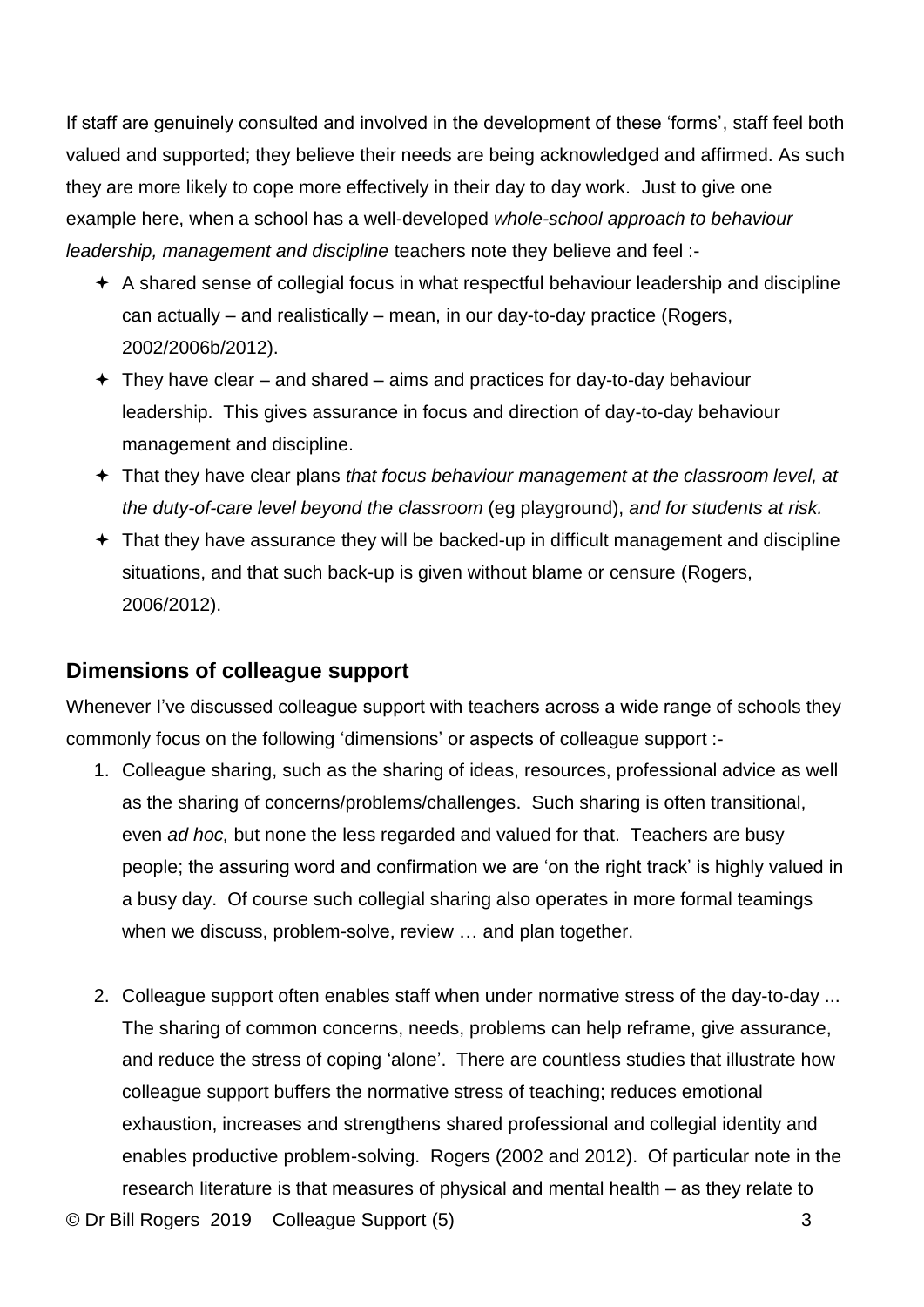stress management and coping – are positively correlated with how staff are supported by senior colleagues. Supportive leadership provides the professional assurance that underpins all other areas of staff management; it is the 'anchor variable' that can increase or decrease staff morale. Studies also show that in colleague cultures in less supportive schools – where any support is largely fragmented or affected by 'cliques' – genuinely sharing of concerns (particularly about behaviour and discipline issues) is tempered by how their concerns, challenges, problems will be interpreted by some senior staff. Staff in such schools are often concerned that such sharing implies that one can't cope, or is an inadequate (or worse) an incompetent teacher (in Rogers, 2012). As one colleague noted to me, "There's this ludicrous idea that when someone is really struggling we have this 'hands-off mentality' – just in case we do, or say, the wrong thing. It's stupid really especially when we *know* they need help." (Quoted in Rogers, 2002).

3. Professional support in supportive colleague cultures enables an individual teacher's on-going professional reflection and development; again based (hopefully) on espoused needs. In such cultures professional support includes on-going discussion (including 'formal' group contexts), collegial planning and development within one's professional role and responsibilities and the possibilities of mentoring support. Professional support also needs to include feedback, both the incidental encouragement feedback on one's teaching and management as well as more focused professional appraisal – *always based in elective, professional, trust*. Our collegial peers are a significant source of experience, knowledge and skill that can be shared through informal and team-based peer discussion through to elective peer mentoring and peer coaching (see Rogers, 2012).

These 'dimensions' of collegial support are obviously inter-related and the degree to which they are *consciously* encouraged- and modelled – (particularly by senior staff) determines how useful, dependable and effective such support can be. In the countless informal and formal discussions I have had with teachers and schools on this topic – and the research I have undertaken – I have also noted a clear underlying aspect that teachers affirm in a supportive school culture, that of 'no-blame' and 'non-preferential', selective, support. In a supportive collegial ecology staff felt, and believed, that they could share a range of concerns at both incidental and more 'formal'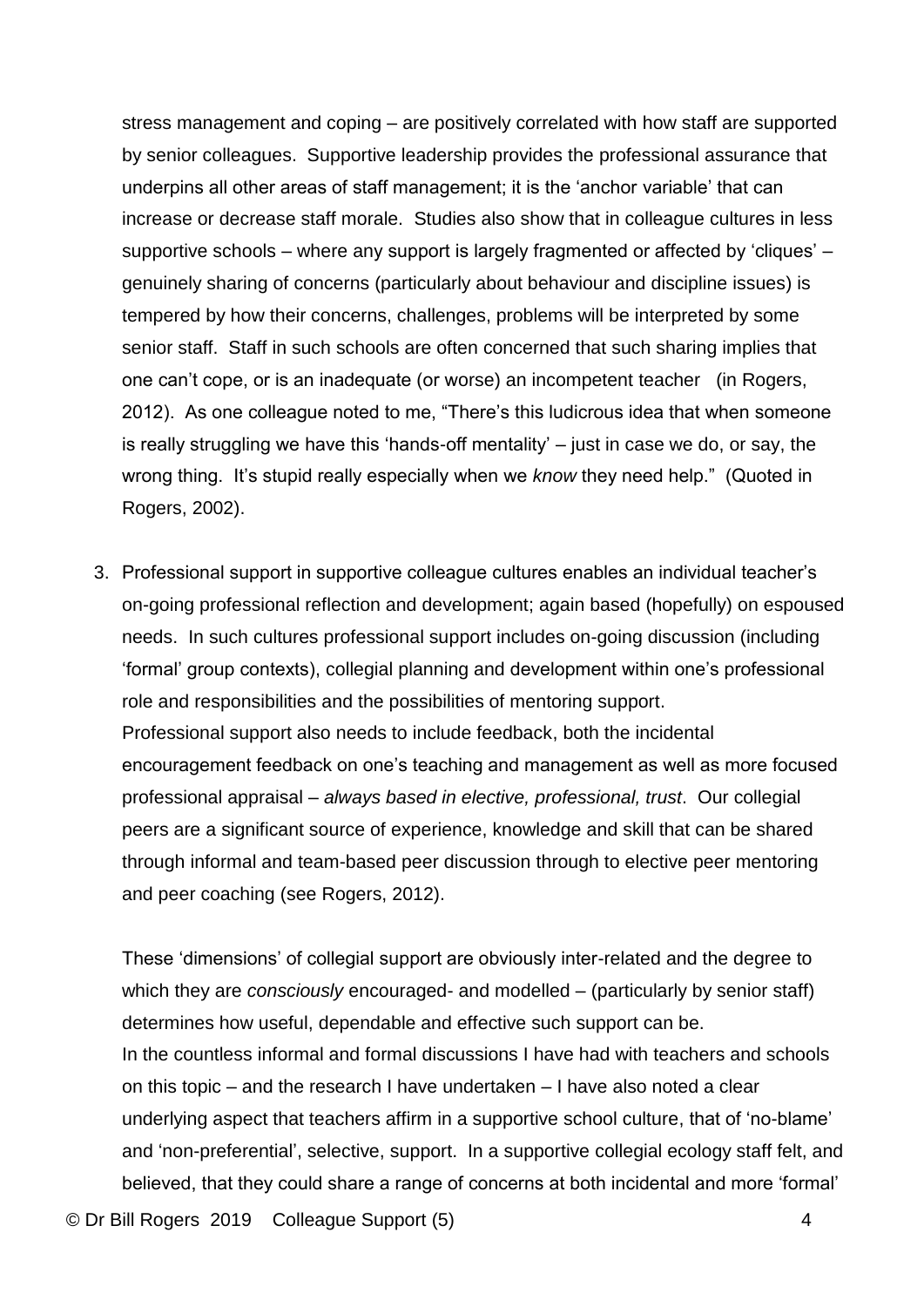levels without being perceived as inadequate or (worse) incompetent. In such schools the term 'struggling teacher' is not a simple pejorative; teachers did not believe that they had to cope alone in a kind of degrading survivalism. (Rogers, 2002 and 2012).

Fullan and Hargreaves (1991) describe how teacher exhaustion is affected by school culture :-

*One (kind of exhaustion) arises from lonely battles and unappreciated efforts, losing ground and growing and gnawing feeling of hopelessness that you cannot make a difference. The other type of exhaustion is the kind that accompanies hard work as part of a team, a growing recognition you are engaged in a struggle that is worth the effort and a recognition that what you are doing makes a critical difference for a recalcitrant child or a discouraged colleague. The former type of exhaustion ineluctably takes its toll on the motivation of the most enthusiastic teacher. The latter has its own inner reserve that allows us to bounce back after a good night's sleep. Indeed the first type of exhaustion causes anxiety and sleeplessness, while the second induces rest and regeneration of energy. School cultures make a difference in what kind of tiredness we experience.* (p 107)

## **'Protocols' of colleague support**

I have also noted that 'consciously supportive' schools are characterised by notable 'protocols' that both describe and, in a sense, delineate the ecology, and culture, of support present within a given collegial culture (Rogers, 2002).

© Dr Bill Rogers 2019 Colleague Support (5) 5 • **Mutual respect and mutual regard … the axiomatic, and deceptively basic 'variable'**, the treatment variable … We always remember how we *characteristically* treat others and, hopefully, vice versa ... Mutual trust, equality of treatment, 'no favourites', affirmation and assurance we're on the right track ... faith in others' abilities and an interest in their point of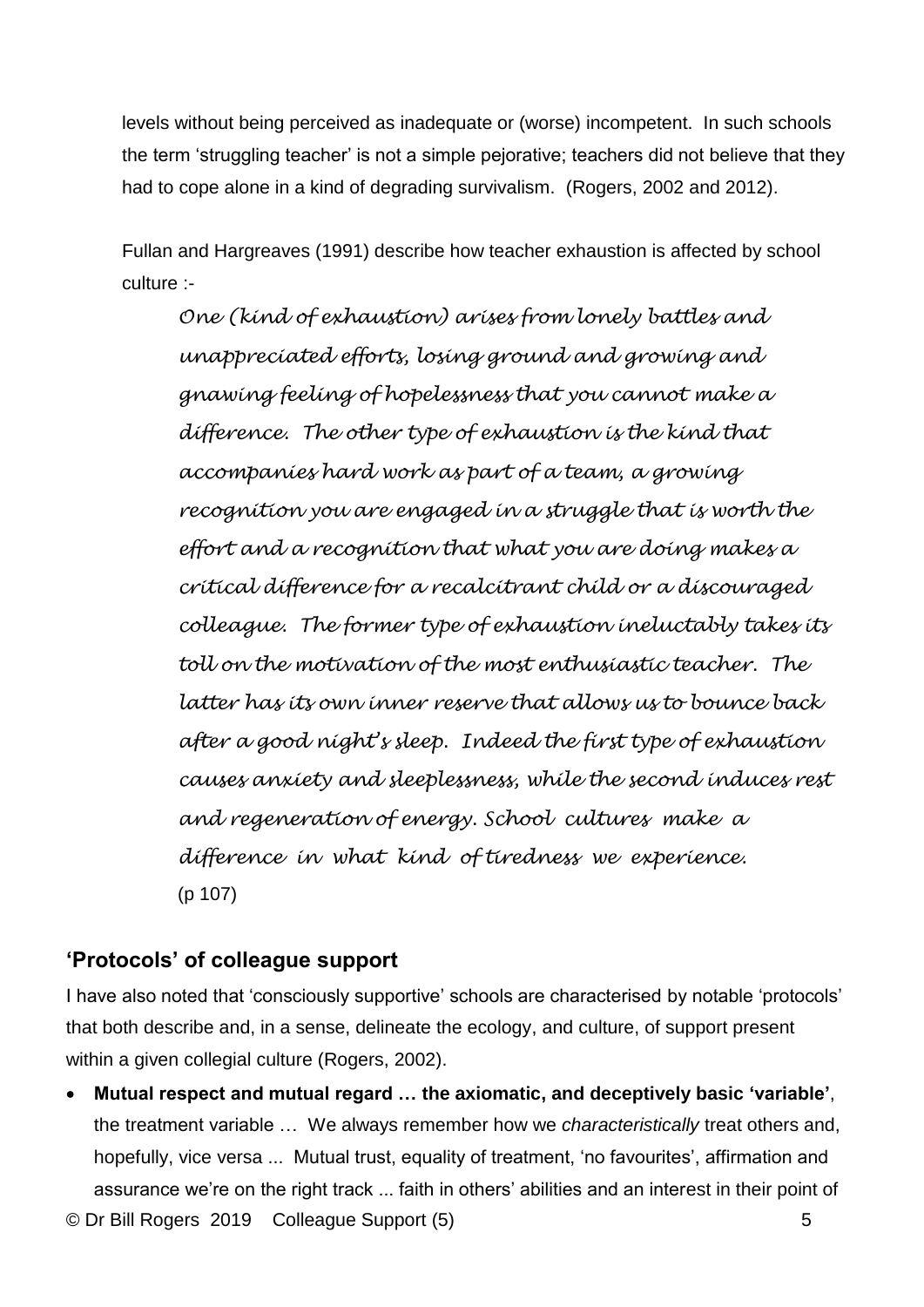view. At the very least it is professional civility. After all we don't have to like every colleague we work with, I do believe – however – we need to show civility, courtesy and basic respect to all.

• **Tolerance of – but not merely acquiescence to – fallibility in ourselves and others** : especially in areas where colleagues cope with uncertainty, normative failure and change. We won't always get it right; we forget, we 'fail', the worksheets weren't photocopied, the report wasn't in on time … our humanity at work ... From the bad-day-syndrome of tiredness and mistakes to Murphy's Law (or even O'Toole's Law :- 'Murphy was an optimist).' Humour often plays a part here. I have noted that supportive colleague cultures exhibit normative, shared, expressions of humour from staff banter, in-house jokes, the *bon mots*, the 'court jesters', even the wry smiles that give a 'coping edge'; a feeling of temporary uplift; a defusing of tension; a reframing of frustrating reality(!) Victor Frankl (a psychiatrist) interned in the Nazi concentration camps in Auschwitz, wrote of his experiences. He chronicles in *Man's Search For Meaning* 1963 how he and some of his fellow prisoners were able to find some meaning even in their suffering. One of the more remarkable sections of the book is where he addresses 'humour' …

'To discover there was any semblance of art in a concentration camp must be surprise enough for an outsider, but he may be even more astonished to hear that one could find a sense of humour there as well; of course, only a faint trace of one, and then only for a few seconds or minutes. Humour was another of the soul's weapons in the fight for self-preservation. It is well known that humour, more that anything else in the human make-up, can afford an aloofness and an ability to rise above any situation, even if only for a few seconds' (p 54).

Humour can give a shared identity in a stressful profession; we're in the same boat, going (roughly) in the same direction. [I add, here, that such humour does not include sarcasm, cheap shots, put downs ... even in so-called 'fun'].

Where a colleague's fallibility is *characteristic* then we do not simply, or merely, acquiesce. We need to address insensitive and unreasonable colleague behaviour in relationships and in their teaching and behaviour management. *Repeated* laziness, failure, blaming and unfair treatment of others is different from *normative fallibility* and will need to be challenged privately, professionally, respectfully within whole-school expectations about one's professionalism and our professional obligations in role.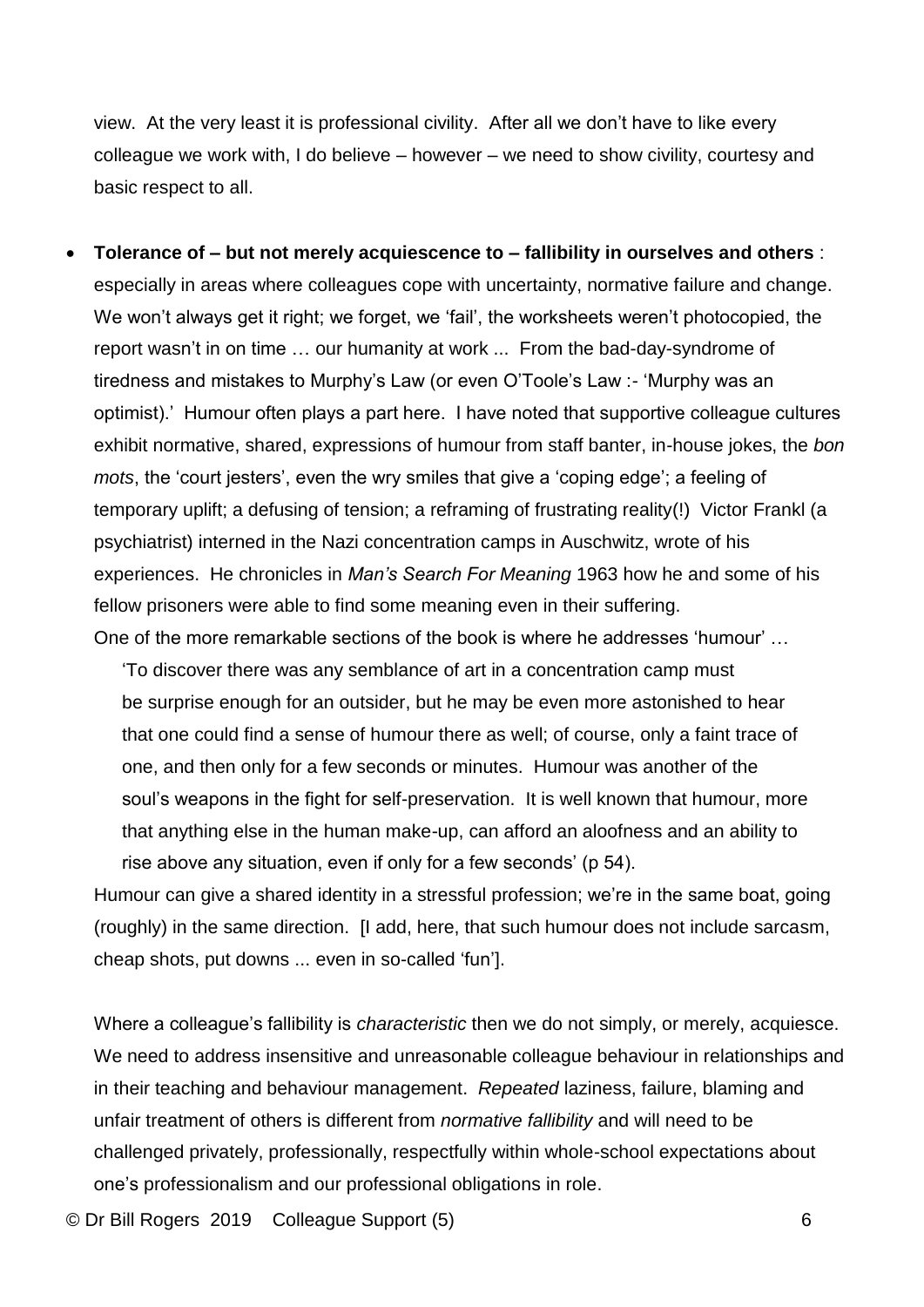Failure is normal in our day-to-day life and work, but failure is only meaningful if we learn from it. When we know where and how we fail, (particularly where such failure is 'characteristic') with adequate and respectful support we can learn from such failure.

- **Watchfulness of, and mindfulness of, and for, one another** : 'perspective taking', 'looking out for one another', 'thinking of' - and 'acting for' - the 'common good' of our colleagues. As one colleague notes it "*it is bearing one another's burdens …"*; the reciprocity of good-will'. A colleague covers a class for us when we're running late (it happens ...); photocopies a worksheet when we're in a hurry and pigeon-holes it for us or emails it to us ...; notices our bad-day and makes a coffee; supportively notices when things are difficult and offers a 'collegial ear' and a 'collegial hand'.
- **Affirming, and maintaining, a non-competitive collegial ethos**.
- **Trust in** *both* **our colleagues and the supportive processes we develop** :- such as teaming, collegial planning, whole-school behaviour management policy and practice; trust in those 'forms' or '*structures' of support* that we have identified –collegially – that meet our common professional needs. Without basic trust (in our common professional role and for our common needs) it is difficult for a school to w*ork* collegially. Such trust implies reciprocal interdependency and – again – it is based in the same fundamental needs we all have as individuals and colleagues in our shared work.
- **Balancing the positive and negative features of school life and professional demands** : 'keeping the bigger picture in mind', 'living with uncertainty in the long haul …' (See later p 13).
- **Acceptance of difference in others** (within shared values, aims, practices …). We are clearly not all the same, in teaching style or leadership of our children. We can and should, however, – within natural differences – share *common values, aims in our practices, and commitment to whole-school policies and plans*. The days are long gone when a teacher could close their classroom door and simply 'do their own thing'. However (as noted earlier), when a teacher's *characteristic* teaching and management practices works against shared values/aims and practices, those teachers will need to be *professionally* (and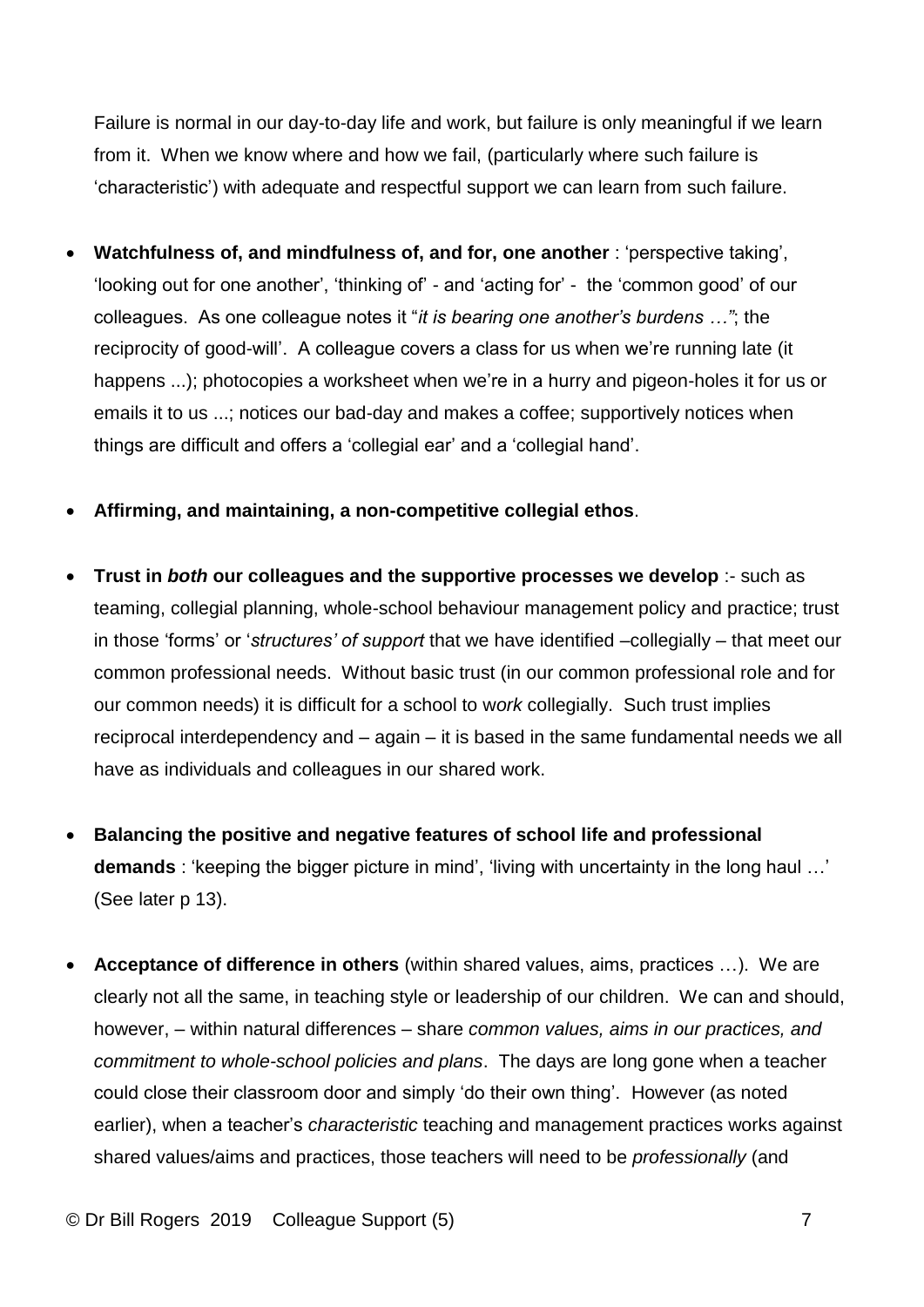supportively) addressed and challenged to work collegially *within a whole-school approach*. (Rogers, 2002 and 2012).

• **Shared professional assurance** : at the dyadic and transitional (ad-hoc) level; as well as the more involved team level. The need for assurance that one is meeting one's professional obligations and supporting shared values, aims and practices is important in our professional growth. This is where *elective* mentoring can be very valuable in one's professional self-reflection and growth. I have seen countless colleagues value and benefit from the direct, non-judgemental, supportive mentoring (Rogers, 2012). We can go for a long time in our teaching journey without that *direct* shared engagement, observation and feedback that *classroom mentoring* can provide.

Team planning, collegial problem-solving and analysis, whole-team (and whole-school) behaviour planning and policies are crucial to our collegial welfare and our shared professionalism. What mentoring can do, as noted earlier, is add that *direct awareness; grounded in where the teacher and students are in the classroom*. It is a form of shared professional awareness that is occasioned by mentor and 'mentee' working together in the natural setting of where (the) behaviour concerns actually exist (in the classroom) and to where support and concerted action has to be addressed.

- **Being purpose-driven rather than merely task-driven**. This feature of colleague support is the strongest when aspects of teaming are *functional, purposeful and on-going*. A notable feature of supportive collegiality occurs when the team's existence has meaning not just for meeting their professional obligations, and even the needs of the individuals in the team, but also for the school's purpose and mission.
- © Dr Bill Rogers 2019 Colleague Support (5) 8 • **The certainty of uncertainty :** we have a profession where the vagaries and vicissitudes of challenging students and (sometimes) challenging parents crop up alongside the reasonable smooth running of a 'typical teaching day'. We obviously cannot control all the variables and factors that make up a complex community like a local school. The 'certainty of uncertainty'; this seemingly paradoxical statement reminds us that things do not always go to plan – certainly in day-to-day teaching. This does not delimit the obvious and essential need to plan, structure, develop policy and seek to manage our 'part' of the world as teachers with some reasonable consistency. It does, however, reduce the unrealistic, and stressful, striving for simplistic perfection. As Henry Louis Mencken (the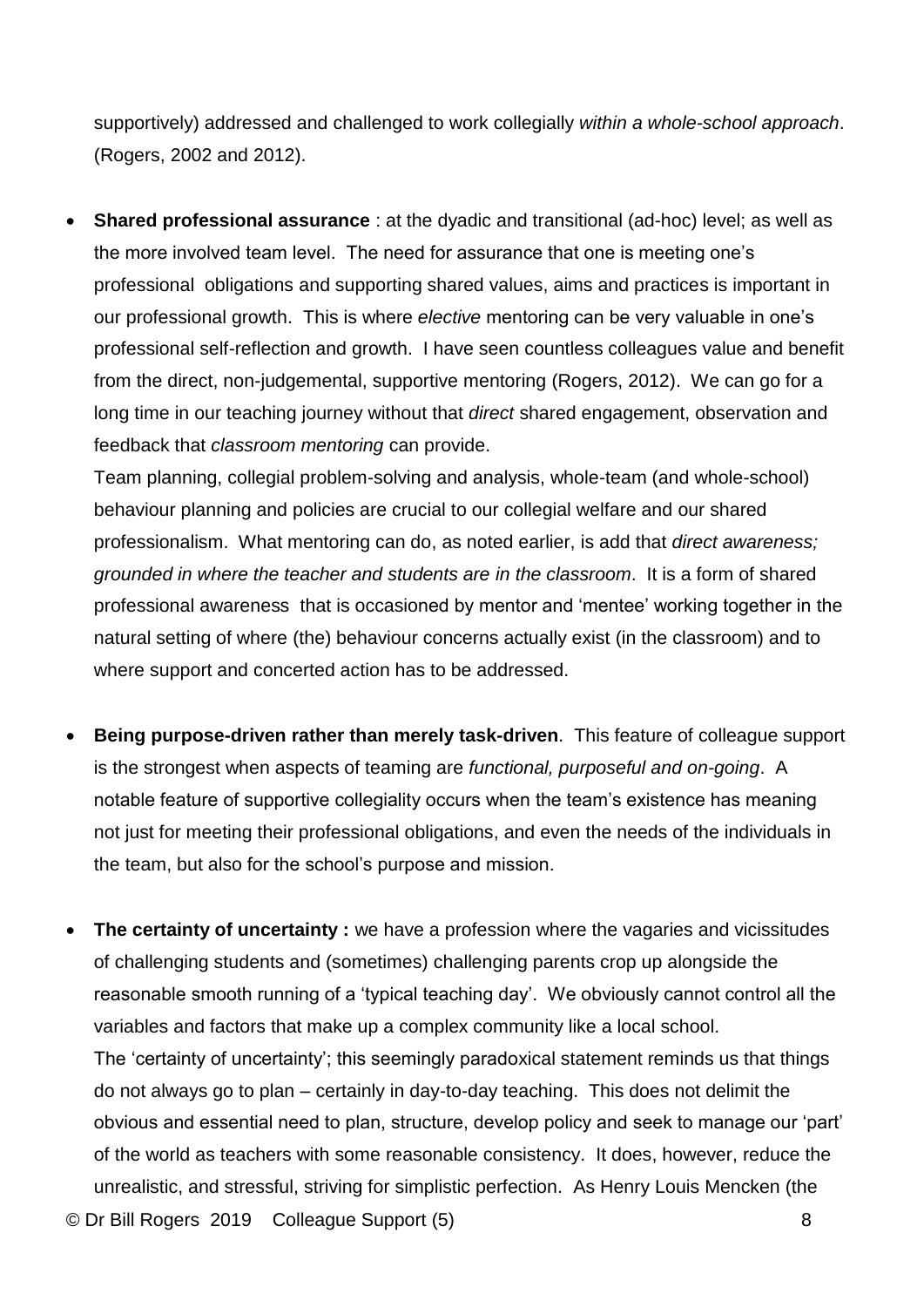noted American philogist, social philosopher and satirist) has said, "There is always an easy solution to every problem – neat, plausible and wrong." (in his essay, *Divine Afflatus).* While we live with normative uncertainty, the bigger picture of the whole-school approach (say in areas like our behaviour leadership – the way we lead, relate and manage classroom life and learning ...) will better enable us to cope with that uncertainty without self-recrimination or easy blame.

• **Commitment to face-to-face communication**. This seemingly pedestrian feature of collegiality is evidenced in dyadic, and team, contexts. What staff value, and rate highly, is the moral support that face-to-face communication gives whether in the transitional whinge\* (coping support and moral support) through to the effective practice of collaborative communication in teams. (Rogers, 2002, 2012).

Colleague support, of course cannot simply be mandated … ' … we cannot mandate what matters to effective practice'. (McLaughlin (1990) p 15). The same applies with any significant change in one's behaviour, one's practice ... ' … the more complex the change the less you can force it'. Fullan (1993) p 21.

The anomaly regarding colleague support is that while it is a fundamental – and necessary – feature of our professional life and personal coping it cannot simply be 'forced' on to others. It is more likely to characteristically occur – and find its positive response – when the school culture values, endorses, encourages and models collegiality and support within an ecology of mutual regard (rather than merely 'mandating' such support).

Form *follows* function; the function of colleague support is to meet colleague needs the best way we (reasonably) can.

\_\_\_\_\_\_\_\_\_\_\_\_\_\_\_\_\_\_\_\_\_\_\_\_\_\_\_\_\_\_\_\_\_\_\_\_\_\_\_\_\_\_\_\_\_\_\_\_\_\_\_\_\_\_\_\_\_\_\_\_\_\_\_\_\_\_\_\_\_\_\_\_\_

<sup>\*</sup>A preferred term my colleagues and I use is 'moan-bonding'. This phase was passed on to me by a colleague some years back ... The etymology of 'whinge' could be construed as *whineing* and *cringing* (not very dignified). *Moan-bonding* can be cathartic without being destructive or self-defeating.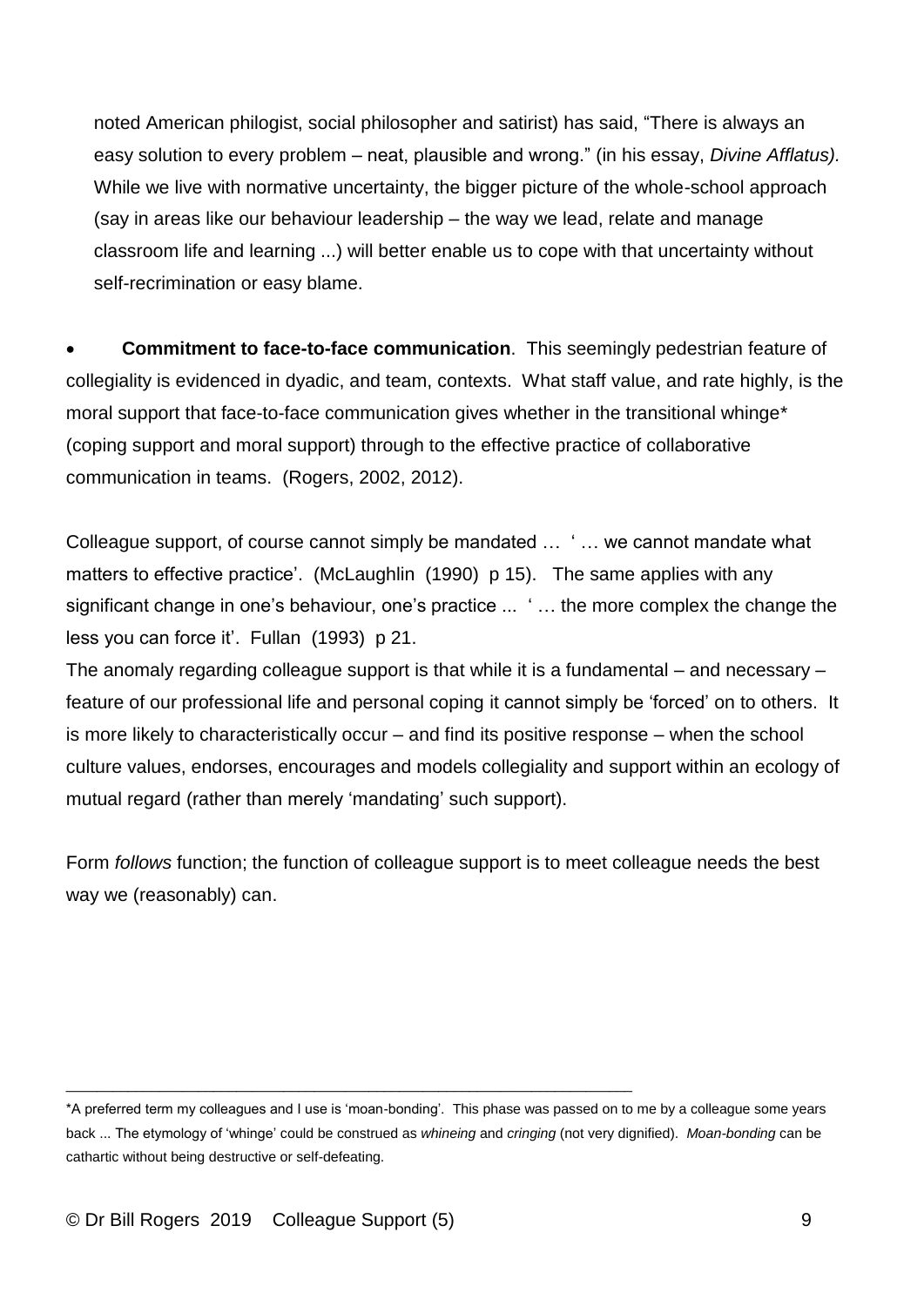

At the heart of colleague support is that shared humanity, without which any meaningful common activity – and our daily work – is more difficult. The days are long gone when teachers had to work in professional isolation, anxious perhaps that others might negatively assess and rate them. Collaboration and collegiality are not simplistic notions or some easy formula for 'successful support' in our profession; however when colleagues believe and feel they are valued, both their basic human needs as well as their professional needs are more likely to be met.

### **A consciously supportive colleague culture**

In researching collegially supportive cultures, the degree of collegial *consciousness* about the needs of colleagues (present in a school), is a critical factor in determining how colleagues feel, and believe, their needs are known and how meaningfully such needs are addressed within their school.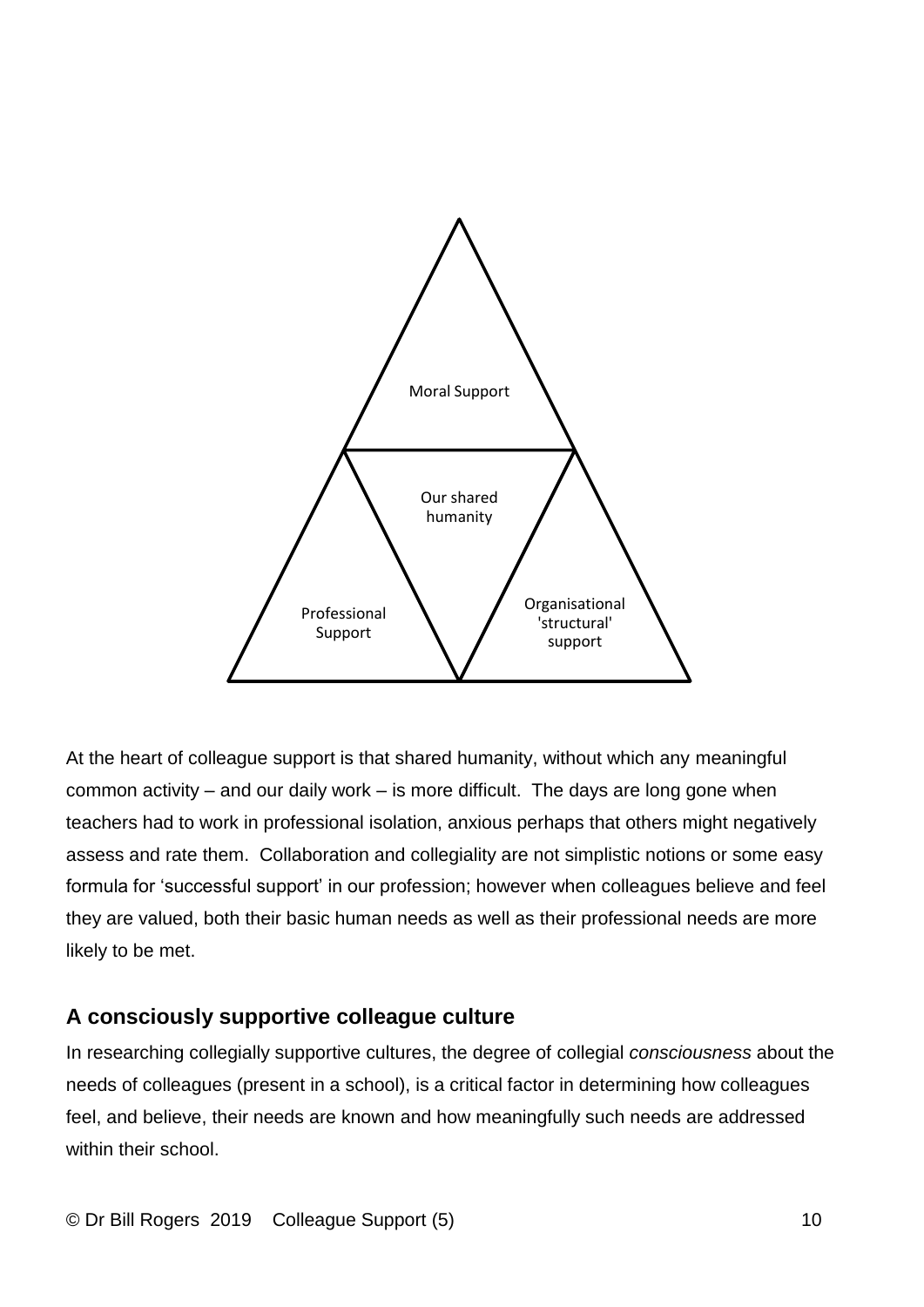Schools can be broadly represented on a continuum of consciousness from *unconsciously un*supportive, to *consciously un*supportive, through to those schools who embrace awareness of colleagues' needs and pursue meaningful needs analysis and change becoming *consciously supportive.*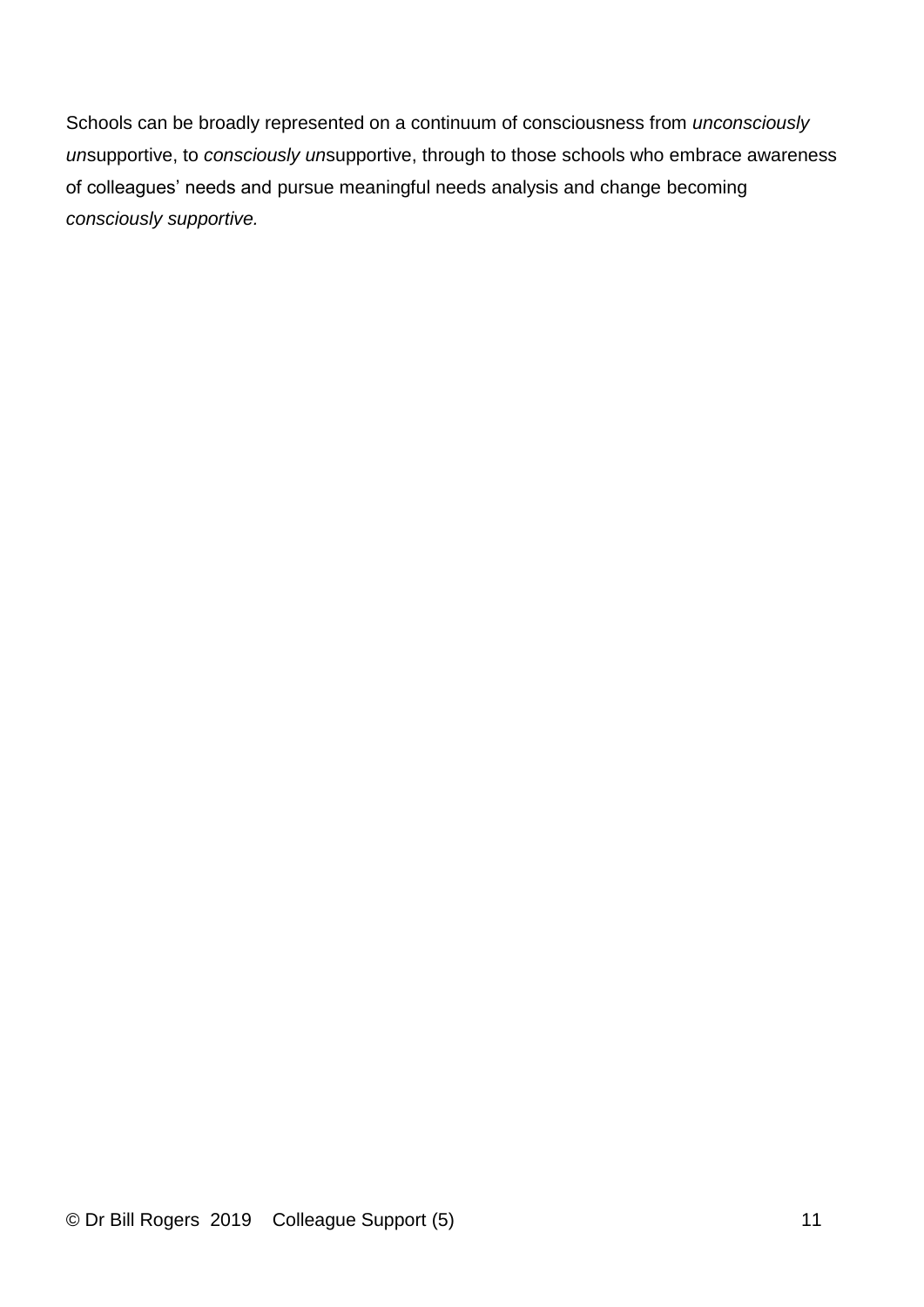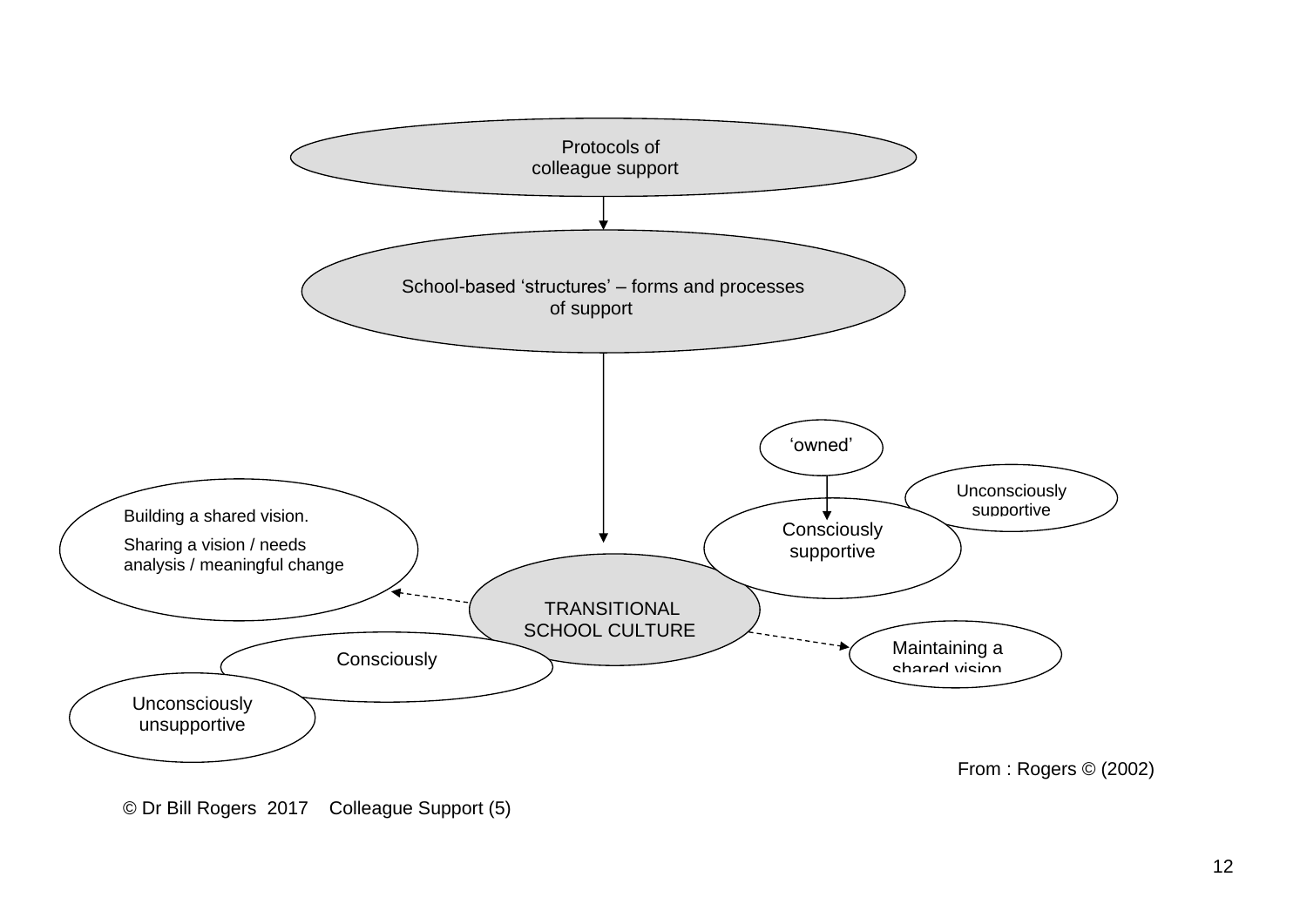#### **Needs analysis 'continuum' and consciousness of support**



Needs analysis and evaluating current position

How have the needs of colleagues – in terms of colleague support – been assessed? How *acknowledged* are the individual and collective needs of colleagues? What current 'forms', 'structures', processes' or 'policies' seek to address those needs? Where would you regard our school now in terms of its 'consciousness' of colleague support? What changes to current 'forms', 'structures', 'processes' or 'plans' will we need to make? From Rogers © (2002)

For a more comprehensive colleague support survey, see Rogers (2002, also 2012) ).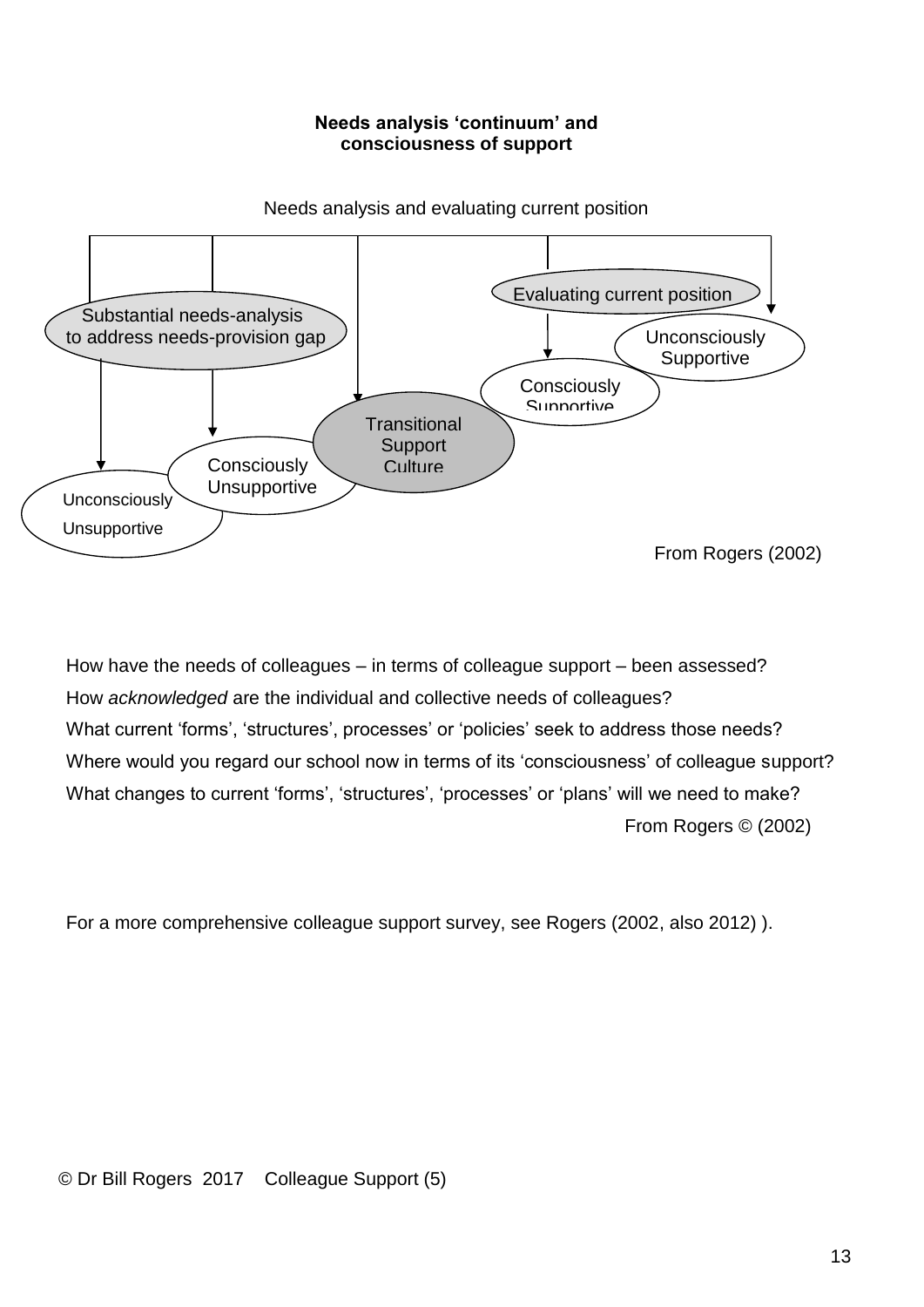In a recent major workplace survey (UK) on 'employee trust' and 'staff culture' [www.greatplacetowork.co.uk]. The audit remit (over 60m items) noted and rated :-

- How collaborative their workplace environment was and how consultative.

Are staff meaningfully involved in decisions about policy and practice that directly (and obviously) affect their day-to-day role and responsibilities.

- The issue of trust was a recurring focus in feedback : In what way am I valued (here) TRUSTED?
- What direct and indirect support do I (really) receive from my managers?
- How approachable is (my) supervisor/manager? How demonstrably supportive/caring are they (beyond words to action ...).

The lowest scoring related to *how* managers treated their employees and how they were treated in their workplace : 'integrity' compared to 'favouritism' / *selective* fairness / gender equality / ethnicity issues / selective treatment depending on age ...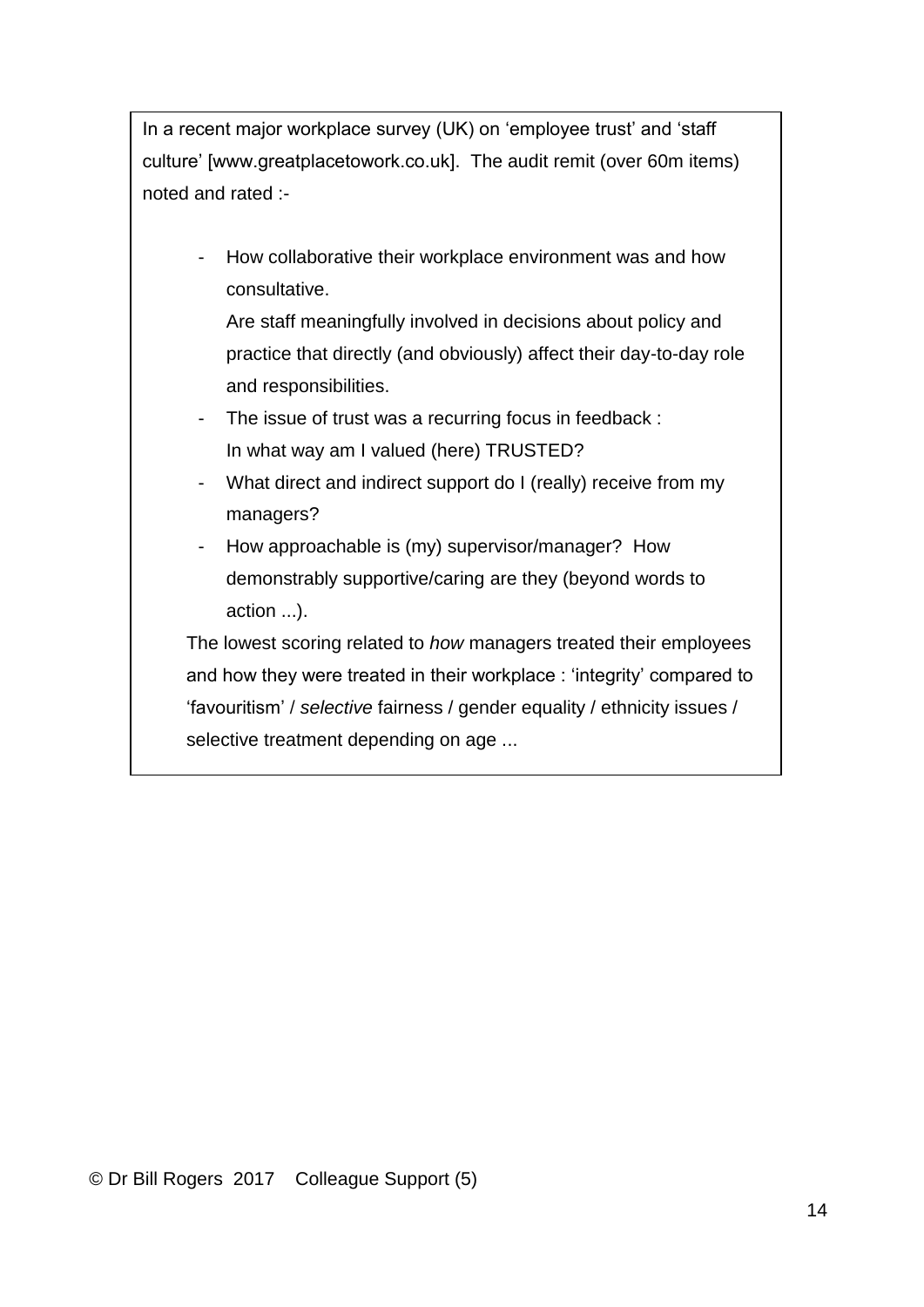## **Dot and square : a metaphor for relativity in stress coping; the day-afterday-after-day ...**

In her book *Middlemarch*, George Eliot has her lead character musing ...

"...will not a tiny speck, very close to our vision blot out the glory of the world and leave only a margin by which we see the blot? I know no speck so troublesome as self ..."

(p443, in the Vintage Edition).

There is a visual exercise I've shared with many of my students over the years. I draw a large square (on the whiteboard) and a clearly visible dot in the middle. When I ask them what they can see most students say they see a dot. Even if I ask in different ways; (keep looking) they invariable say, "a dot ..." Well, most ... It takes a few minutes for the more 'lateral' thinking to see that there is also 'white space' ... there is 'white space' *as well as* 'the black dot' *in* the square.

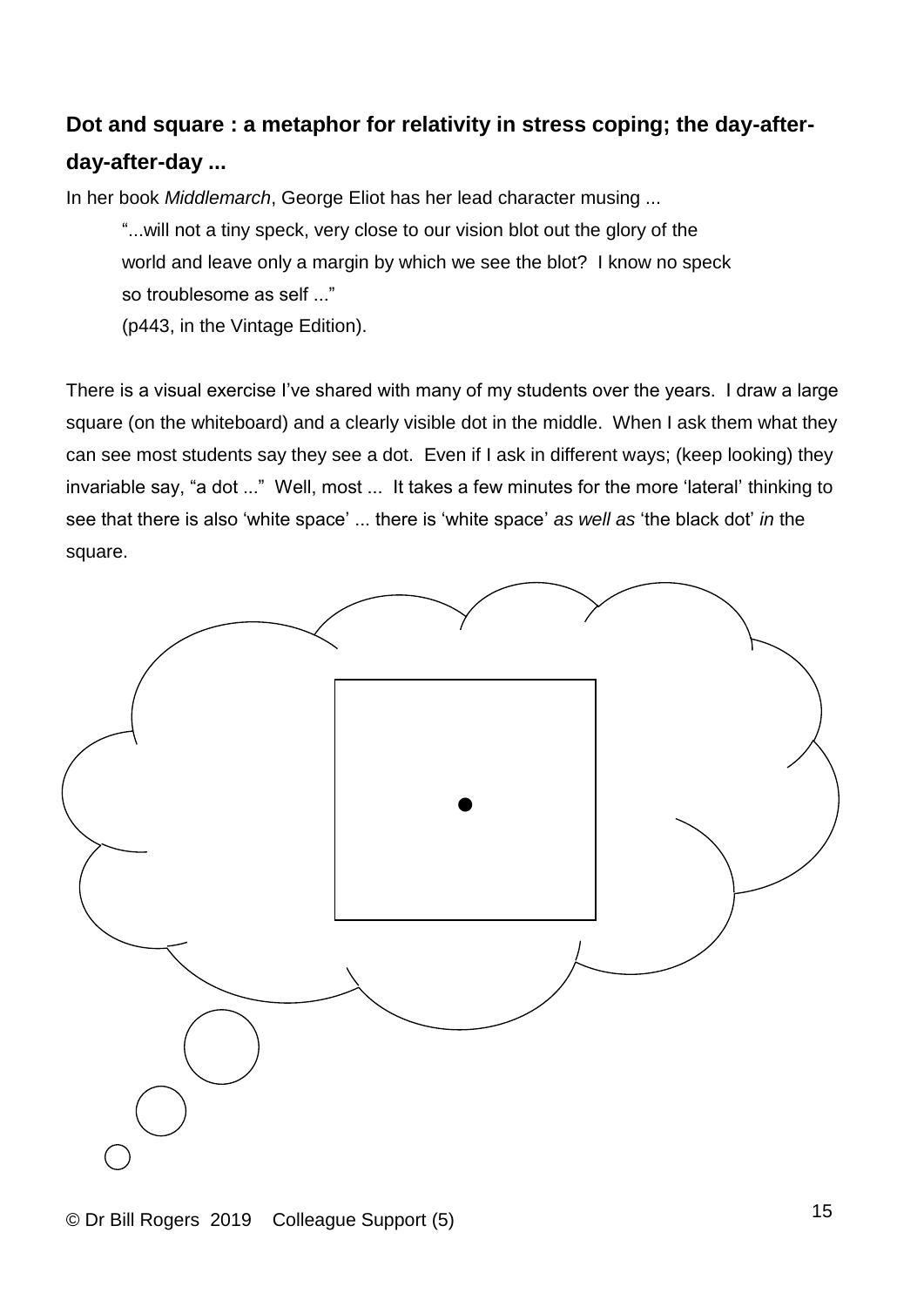This is in part a visual metaphor about 'relativity' – most of what they can *also see* (if they look) is a lot of 'white space'. It's as if the dot's strident visuality 'blocks' out what clearly *is there*; even as 'space'.

Taking my cue from 'George Eliot' (Mary Anne Evans)\* – the quote at the beginning of these notes, I want to use this as a metaphor for the 'day-after-day-after-dayness of our life and work as teachers, as colleagues. I want to use the *visual cue* (dot and square) to represent *perspective*, *relativity* and *focus* in our life and work.

When it comes to the natural stresses and strains of life and work, it's easy – at times - to *over focus* only on those – *at the expense of what we do well and right*, and (probably) most of the time. To *over focus* on our failures (or others'); on the worst in self, in others (sometimes even those close to us), on '*all* that's going wrong' … is to only see the dot at the expense of the 'white space' as it were. This is particularly acute when we catch ourselves saying things like, "It will *never* get better ...", "It *shouldn't* be like this(!)" (but of course it is, *at times*), "*No-one* cares!" (no-one?). "It will *never* get better ...", (never?) "I just *can't* go on ...". (It's difficult to go on, *sometimes very difficult* but there are others – colleagues, friends, who can and will help ...).

To merely deny the 'dot-ness' of it all (the clearly present stress in whatever form) is foolish, unhealthy. The stress (and its reasons for why we feel the way we do) *is there*; we feel, we see its impact; how can we not? At times such stress seems to overtake us – even in the midst of known, available, support from loved ones, friends, colleagues; '*the white space'* – if you like.

However in terms of stressful focus, when we *only focus* on the 'dot-ness' of it all, then that's all *we see*; we can't see the 'white space', yet it is still there, but the 'dot(ness)' and we (in our perception and focus and attention) take too much of our attention and focus. That kind of *focus* on the 'dot(ness)' – at the expense of the 'white space' – limits *focus*, coping and limits perspective on possibilities for problem-solving support. At times it can psychologically stifle and immobilise us.

The 'white space' (as it were) also *represents* that support we do have in our lives : our loved ones, friends and our colleagues who – also – live with the vagaries of day-to-day stress in our work with children and parents (and each other). They, too, know something of our shared, and normative, struggle (and needs); colleague support is there.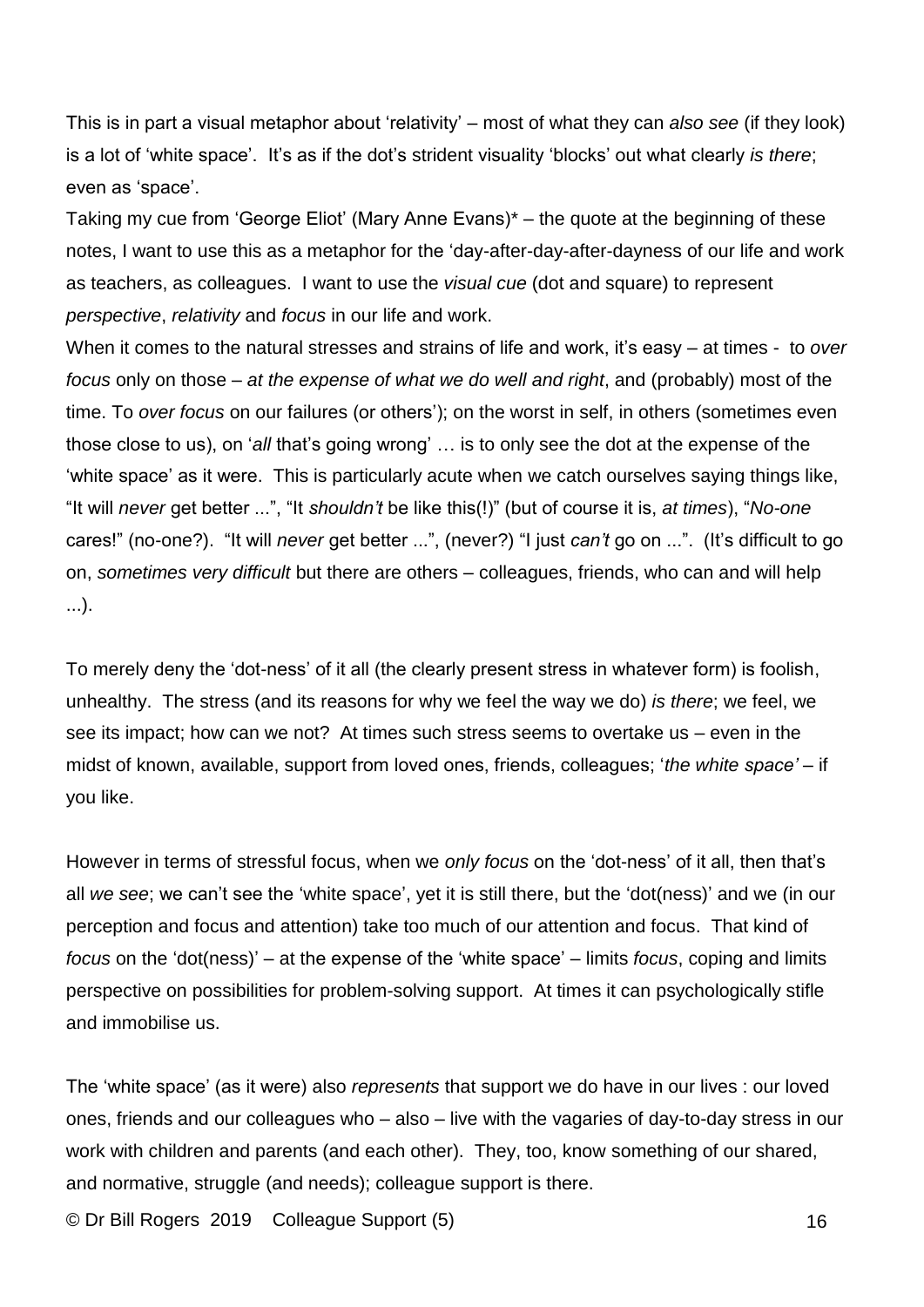When I've discussed this metaphor with colleagues some say, "... but 'the dot' is too big." "Well then, we'll have to make the white space(ness) bigger ..." (the available support). It is what the white space *represents* (in this metaphor) that gives some balance, gives some perspective, *some wider focus and relativity* to *the natural presence of stress in our lives.* That moral, professional, organisational, and structural support that can enable us in our day-to-day teaching and even beyond.

One of my favourite quotes of George Eliot's (also from the novel *Middlemarch*) is :-

"What do we live for if it is not to make life less difficult for each other." We can – at least – do that; that's our 'white space'.

#### References

BERNARD, M. (1990) *Taking the Stress Out of Teaching* Melbourne: Collins Dove.

- ELTON REPORT (1989) *Discipline in Schools, Report of the Committee of Inquiry* London: Her Majesty's Stationery Office.
- FRANKYL, V. (1963) *Man's Search for Meaning :* (An Introduction to Logotherapy). New York: Simon and Schuster.
- FULLAN, M. and HARGREAVES, A. (1991) *What's Worth Fighting For? : Working Together For Your School* Toronto: Ontario Public School Teachers' Federation.

HARGREAVES, A. (1991) 'Continued collegiality : a micropolitical analysis' in BLASE, J.

- (Ed.). *The Politics of Life in Schools* New York: Sage.
- HART, P.M. (1994) Teacher Quality of Life : Integrating work experiences, psychological distress and morale *Journal of Occupational and Organisational Psychology* 67*,*  pp*.*109-139.